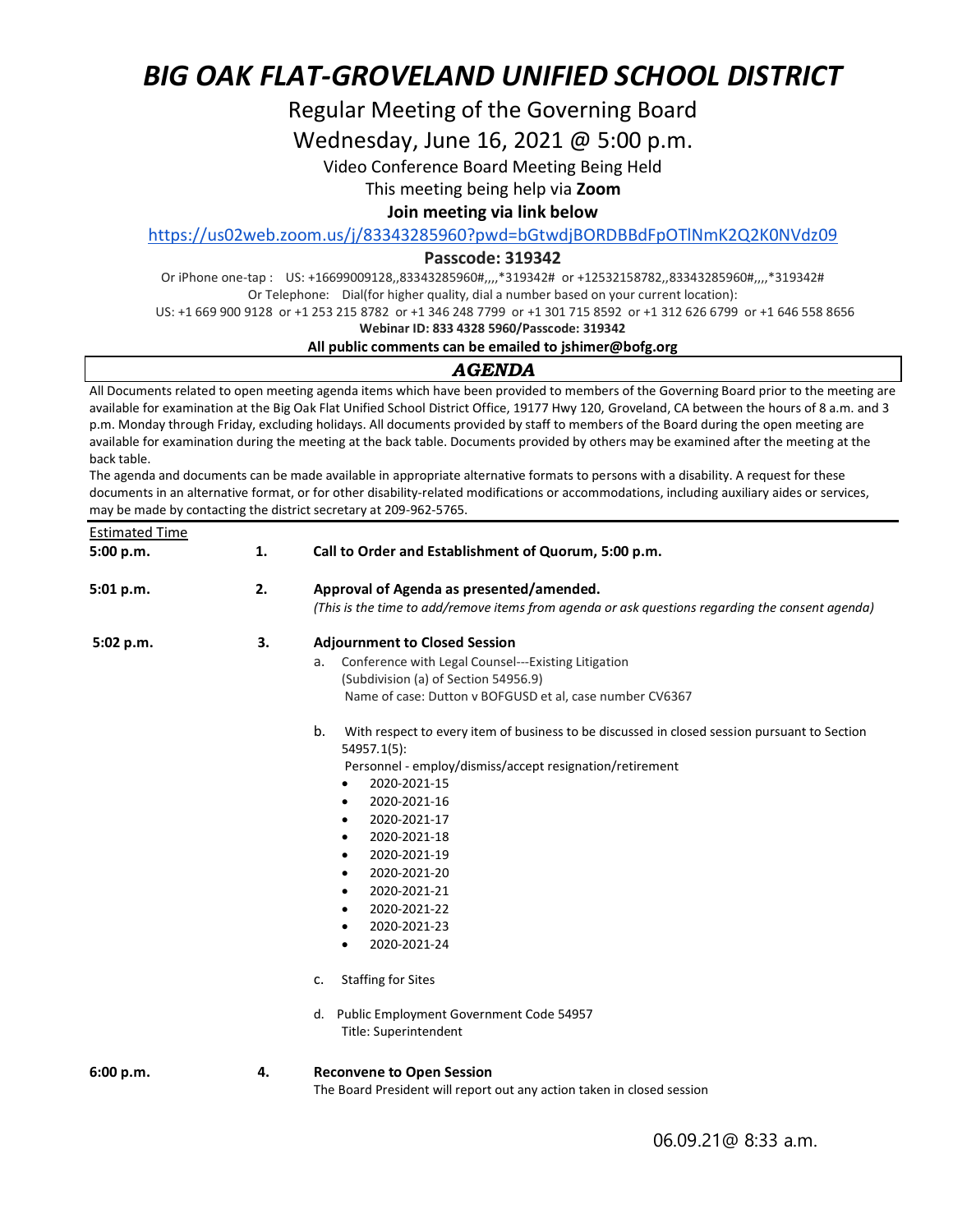# Regular Meeting of the Governing Board

Wednesday, June 16, 2021 @ 5:00 p.m.

Video Conference Board Meeting Being Held

This meeting being help via **Zoom**

# **Join meeting via link below**

<https://us02web.zoom.us/j/83343285960?pwd=bGtwdjBORDBBdFpOTlNmK2Q2K0NVdz09>

# **Passcode: 319342**

Or iPhone one-tap : US: +16699009128,,83343285960#,,,,\*319342# or +12532158782,,83343285960#,,,,\*319342# Or Telephone: Dial(for higher quality, dial a number based on your current location):

US: +1 669 900 9128 or +1 253 215 8782 or +1 346 248 7799 or +1 301 715 8592 or +1 312 626 6799 or +1 646 558 8656

#### **Webinar ID: 833 4328 5960/Passcode: 319342**

#### **All public comments can be emailed to jshimer@bofg.org**

| <b>AGENDA</b> |     |                                                                                                                                                                                                                                                                                                                                                                                                                                                                                                                                                                                        |  |  |  |
|---------------|-----|----------------------------------------------------------------------------------------------------------------------------------------------------------------------------------------------------------------------------------------------------------------------------------------------------------------------------------------------------------------------------------------------------------------------------------------------------------------------------------------------------------------------------------------------------------------------------------------|--|--|--|
| 6:02 p.m.     | 5.  | Pledge of Allegiance to the Flag                                                                                                                                                                                                                                                                                                                                                                                                                                                                                                                                                       |  |  |  |
| n/a           | 6.  | Presentation(s)                                                                                                                                                                                                                                                                                                                                                                                                                                                                                                                                                                        |  |  |  |
| 6:05 p.m.     | 7.  | <b>Public Comment &amp; Communication on Non-agenda Item</b><br>At this time, the public may comment on any item of interest that is within the subject matter<br>jurisdiction of the Board. Though the Board generally will not respond, we want you to understand<br>that we are listening carefully. However, in compliance with board policy and the Ralph M. Brown Act,<br>the Board is not permitted to take action on non-agenda items. If appropriate, consistent with board<br>policy, the board may direct the Superintendent to schedule an item for a future board agenda. |  |  |  |
| 6:15pm.       | 8.  | Information Items: Please adhere to time limitation of <b>10 minutes</b> per<br>Tenaya Elementary Report by W. Hilton, principal<br>$\bullet$<br>Tioga High School Report by A. Fray, Principal,<br>$\bullet$<br>Don Pedro High Report by N. Lamm, Principal,<br>$\bullet$<br>Union Communication - Report by Union Representative<br>$\bullet$<br>District Report by W. Hilton & Employee of the Month Recognition<br>$\bullet$<br><b>Board Communication</b>                                                                                                                         |  |  |  |
| 7:15 p.m.     | 9.  | Public Hearing: Open Public Hearing @ __________<br>a. Presentation of the 21.22 LCAP<br>Sup't Hilton will present the LCAP for the District                                                                                                                                                                                                                                                                                                                                                                                                                                           |  |  |  |
| 7:30 p.m.     |     | b. Presentation of the 2021/2022 Fiscal Budget for BOFGUSD<br>S. Cochran will present the 21/22 budget for the District<br>Close Public Hearing @ __________                                                                                                                                                                                                                                                                                                                                                                                                                           |  |  |  |
|               | 10. | <b>Action Items</b>                                                                                                                                                                                                                                                                                                                                                                                                                                                                                                                                                                    |  |  |  |
| 8:00 p.m.     |     | a. Approval of CFW Services to Develop a Facilities Assessment & Implementation Plan<br>Exploration of available funding for possible projects by CFW                                                                                                                                                                                                                                                                                                                                                                                                                                  |  |  |  |
| $8:30$ p.m.   |     | b. Approval of E-Rate Contract with Infinity Communications<br>This contract is for E-Rate services and submittals on behalf of our District.                                                                                                                                                                                                                                                                                                                                                                                                                                          |  |  |  |
| 8:40 p.m.     |     | c. Approval of Single Plan for Student Achievement<br>Annually this plan is submitted regarding Tenaya Elementary services and where council<br>feels improvements can be made based on surveys with parents & community                                                                                                                                                                                                                                                                                                                                                               |  |  |  |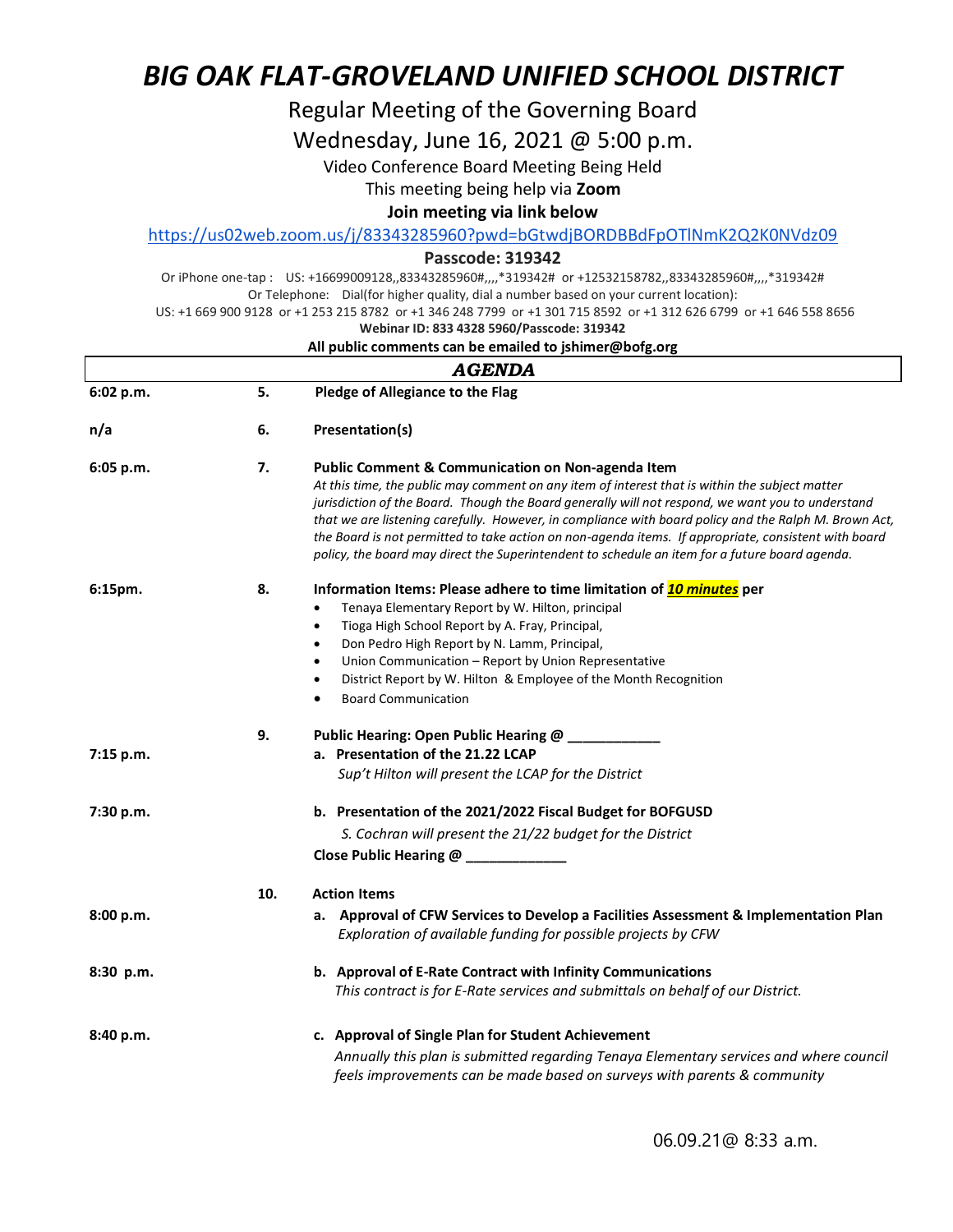Regular Meeting of the Governing Board

Wednesday, June 16, 2021 @ 5:00 p.m.

Video Conference Board Meeting Being Held

This meeting being help via **Zoom**

# **Join meeting via link below**

<https://us02web.zoom.us/j/83343285960?pwd=bGtwdjBORDBBdFpOTlNmK2Q2K0NVdz09>

# **Passcode: 319342**

Or iPhone one-tap : US: +16699009128,,83343285960#,,,,\*319342# or +12532158782,,83343285960#,,,,\*319342# Or Telephone: Dial(for higher quality, dial a number based on your current location):

US: +1 669 900 9128 or +1 253 215 8782 or +1 346 248 7799 or +1 301 715 8592 or +1 312 626 6799 or +1 646 558 8656

# **Webinar ID: 833 4328 5960/Passcode: 319342**

### **All public comments can be emailed to jshimer@bofg.org**  *AGENDA*

| 8:50 p.m.  |     | c. Approval of Annual Update to 20.21 LCAP                                 |
|------------|-----|----------------------------------------------------------------------------|
|            |     | This update provides status as to prior LCAP goals submitted and progress. |
| 9:00 p.m.  |     | d. Approval of Ag Incentive Grant                                          |
|            |     | Don Pedro High School                                                      |
|            |     | <b>Tioga High School</b><br>$\bullet$                                      |
| 9:10 p.m.  |     | e. Approval of Funds Transfer from General Fund to Cafeteria               |
|            | 11. | <b>Discussion Items/Possible Action</b>                                    |
| 9:15 p.m.  |     | California Reopening: 21-22 School Year: Sites, Board Meetings etc         |
|            | 12. | <b>Policy/Regulations</b>                                                  |
| 9:30 p.m.  |     | a. First Reading (no action)                                               |
|            |     | b. Second Reading & Adoption (action item)                                 |
|            |     | BP 6170.1 Transitional Kindergarten<br>$\bullet$                           |
|            |     | <b>BB 9012 Board Member Electronic Communications</b><br>$\bullet$         |
|            |     | <b>BB 9320 Meetings &amp; Notices</b><br>$\bullet$                         |
| 9:40 p.m.  | 13. | <b>Curriculum</b>                                                          |
|            |     | a. $1st$ Reading                                                           |
|            |     | b. 2 <sup>nd</sup> Reading                                                 |
|            |     | Realityworks Quote for RealCare Baby -DPHS P.Shuey                         |
| 9:50 p.m.  | 14. | <b>Consent Agenda</b>                                                      |
|            |     | Approval of Minutes of Regular Meeting on May 12, 2021<br>a.               |
|            |     | b. Approval of Payroll for May 2021                                        |
|            |     | <b>Approval of Commercial Warrants for May 2021</b><br>c.                  |
|            |     | d. Approval of Helping Hands RFA                                           |
|            |     | 2 <sup>nd</sup> Qtr Snack Program K-3                                      |
| 10:00 p.m. | 15  | <b>Adjournment to Closed Session</b>                                       |
|            |     | To complete any unfinished business if necessary                           |
|            |     | a. Conference with Legal Counsel---Existing Litigation                     |
|            |     | (Subdivision (a) of Section 54956.9)                                       |
|            |     | Name of case: Dutton v BOFGUSD et al, case number CV6367                   |
|            |     |                                                                            |